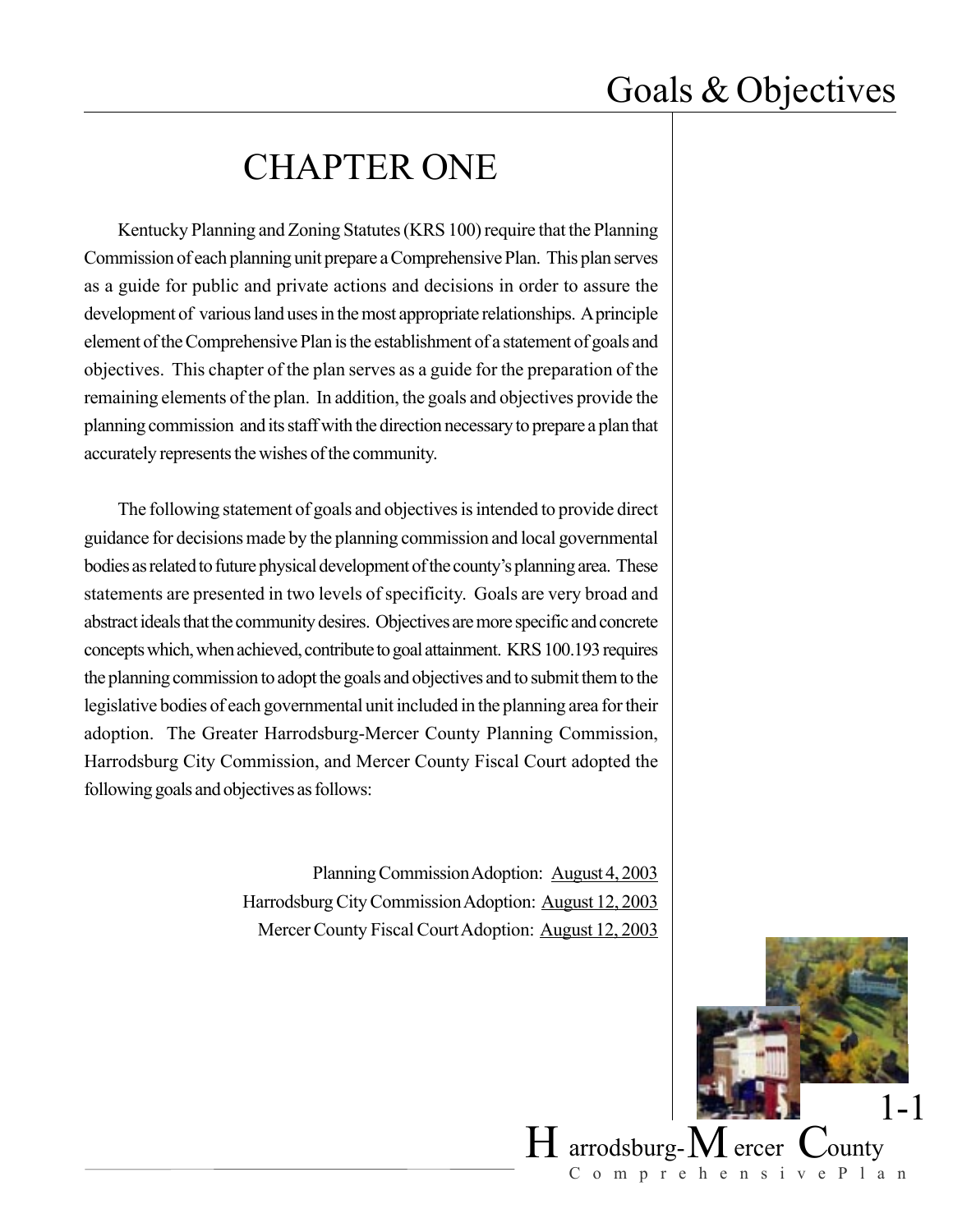### **OVERALL GOAL:**

*Promote a natural and man-made environment that balances environmental protection and preservation with the physical, social and economic needs of the population for the long-term benefit of both.*

### **ENVIRONMENT**

*GOAL: Encourage and promote the conservation and protection of Mercer County's natural resources and areas including archaeological, geological, and/or biological sites.*

#### *OBJECTIVES:*

1. Identify and protect sensitive natural resource sites and unique areas from the effects of incompatible development. Provide special consideration for the Palisade areas of the Kentucky and Dix Rivers.

2. Assemble and maintain a system of environmental information to be considered by the Planning Commission in making decisions regarding land use changes.

3. Encourage public education programs, conservation efforts by private organizations, and public policy which will promote the protection of the environment.

4. Minimize the impact of flooding in the human and natural environment of Mercer County by discouraging development in the floodplain and by enforcement of Federal Flood Insurance Program requirements.

5. Support compliance with federal and state environmental regulations.

6. Protect ground water resources by discouraging installation of new on-site sewage disposal systems and encouraging maintenance of existing systems.

7. Reduce soil erosion by requiring and ensuring compliance with erosion control measures during construction.

8. Require appropriate drainage facilities, including detention basins (as necessary), for all new developments in order to avoid flooding, erosion, and problems caused by post development runoff.

9. Prevent pollution by providing adequately sized and maintained collection and distribution facilities for the proper treatment and handling of water, sewage, and solid waste.

1-2

10. Encourage conservation through the reduction, reuse, recycling of solid waste and use of the model energy code for new construction.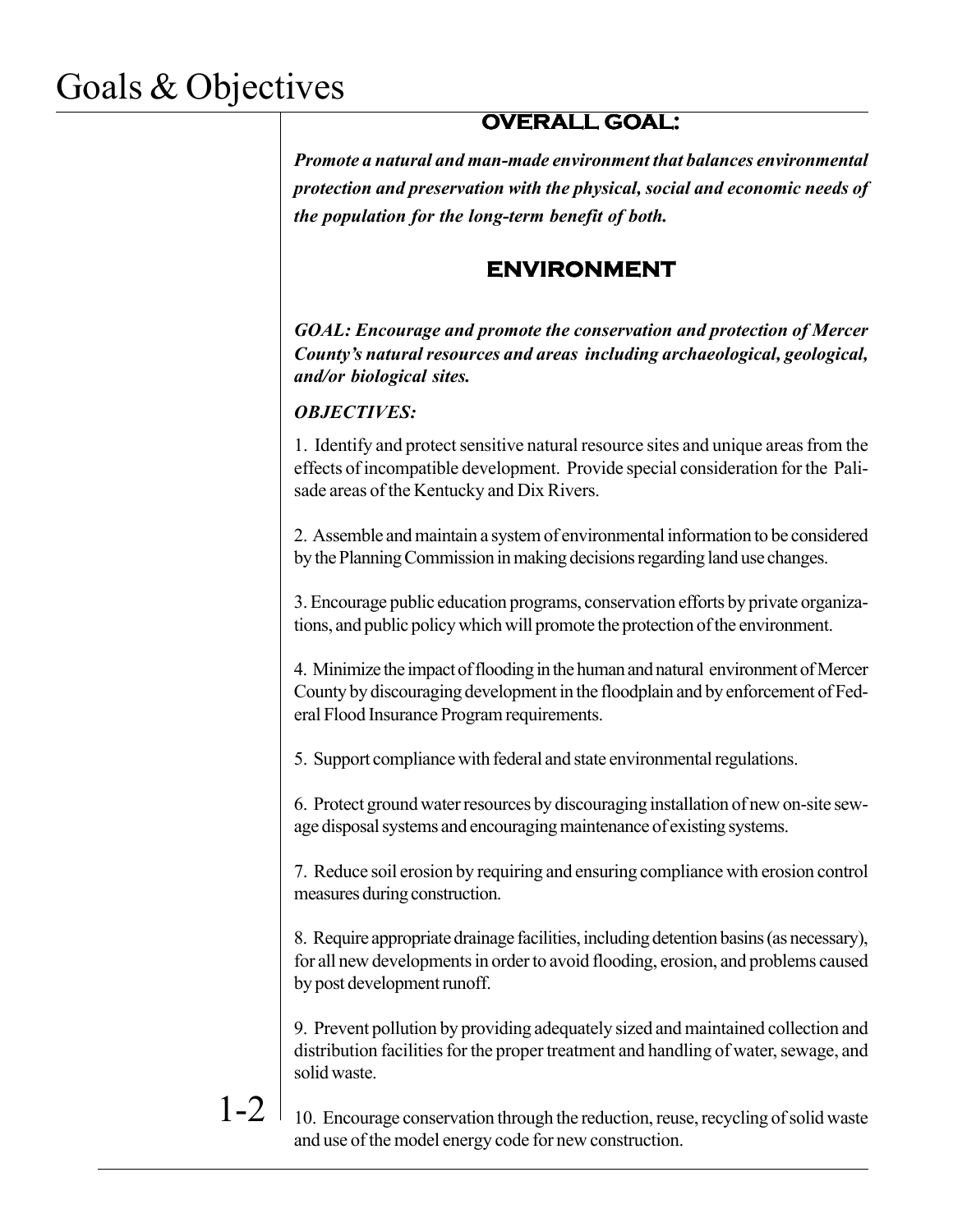#### **ECONOMIC DEVELOPMENT**

*GOAL: Provide a strong economic base which fosters employment opportunities for all Mercer County residents through commercial expansion, industrial development, and the protection of viable agricultural land.*

#### *OBJECTIVES:*

1. Adopt an economic development strategy to retain existing industry, increase economic diversity, and create better employment opportunities in order to ensure that the county remains a vital part of a strong local and regional economy.

2. Encourage the recruitment and retention of clean, non-polluting, worker-friendly and diversified industries which yield plentiful, higher paying jobs in order to retain the county's existing workforce and increase long term, quality employment opportunities for local youth. These industries should be located in suitable locations where adequate infrastruture is available with facilities that are complementary to the physical character of Mercer County.

3. Enhance the local work environment by supporting public and private efforts to provide affordable, high-quality, licensed day care facilities for children and adults.

4. Protect and promote the County's agricultural economy and agrarian character for the benefit of the public by encouraging high quality, diversified agriculural production and development of related "value-added" agricultural businesses and support services.

5. Promote efforts of Chamber of Commerce, Tourist Commission, Harrodsburg First Program, and Harrodsburg/ Mercer County Industrial Development Authority.

6. Encourage the expansion and revitalization of commerce within the Central Business District of Harrodsburg and continue to participate in the Renaissance Kentucky Program as a gold level city. The Central Business District should be the most vibrant sector of the city.

7. Enhance and promote Harrodsburg as a tourist attraction by fostering the development of small, unique businesses that increase the level of activity in the downtown area at varying hours of the day and evening.

8. Promote Fort Harrod as a tourist attraction and encourage the state to renovate and upgrade the facilities at the state park.

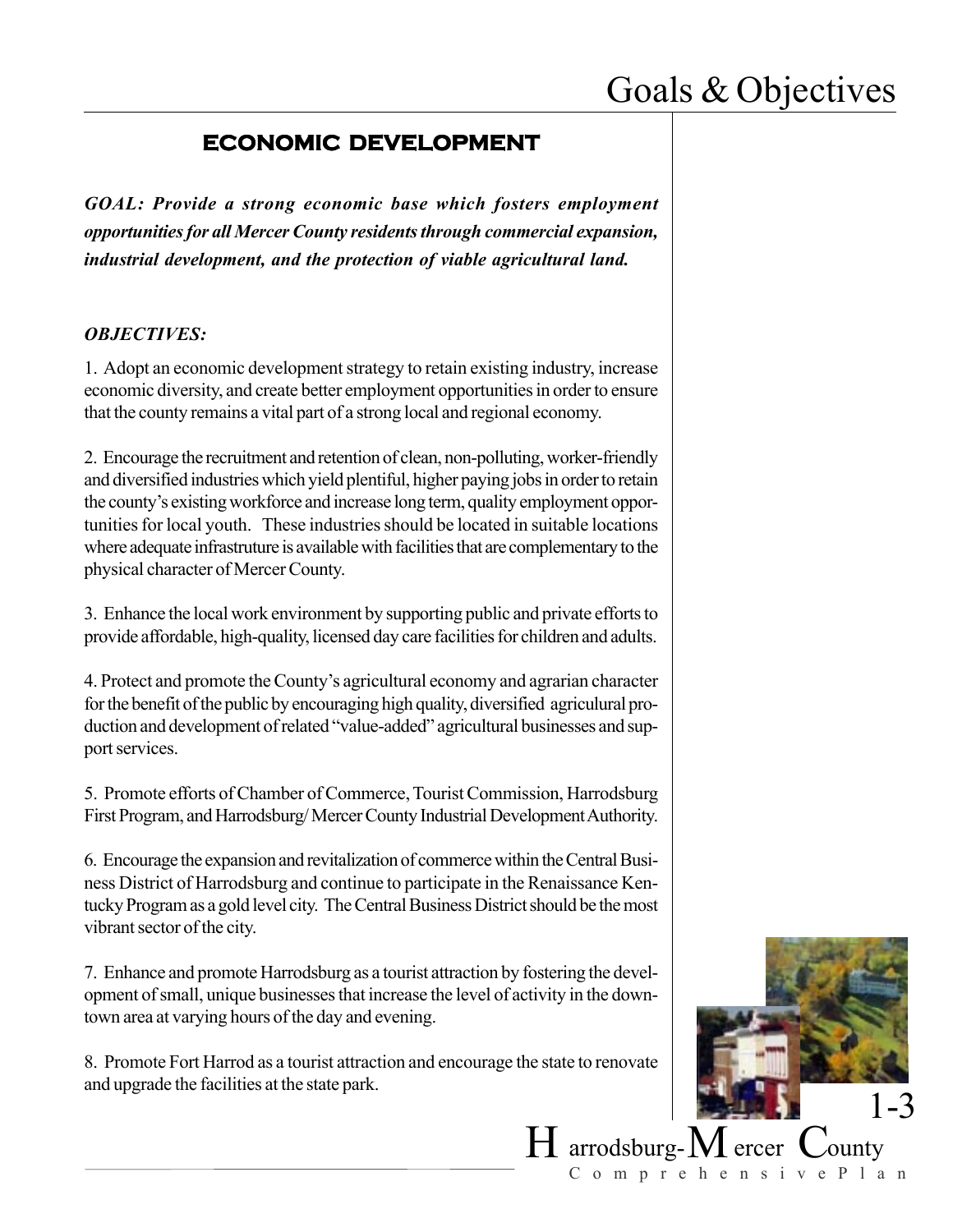9. Support new and innovative means to boost local tourism and seek assistance of state and local governments, as necessary.

10. Increase Mercer County's share of Bluegrass tourism dollars by encouraging the development of tourist related facilities (such as lodging, restaurant and other entertainment facilities) which are complementary to the scenic and historic assets of the community.

11. Encourage cooperation and coordination among the various local interests that serve as attractions for visitors, such as hotels, motels, restaurants, museums, and bed and breakfast houses.

12. Support and encourage the preservation of historic sites, archaeological sites, and unique scenic areas that serve as "drawing cards" for the traveling public, with special consideration for the Palisade areas of the Kentucky and Dix Rivers.

13. Encourage the development of support services and technical assistance for small businesses.

14. Facilitate condensed, high quality commercial development by discouraging sprawl created by linear shopping areas.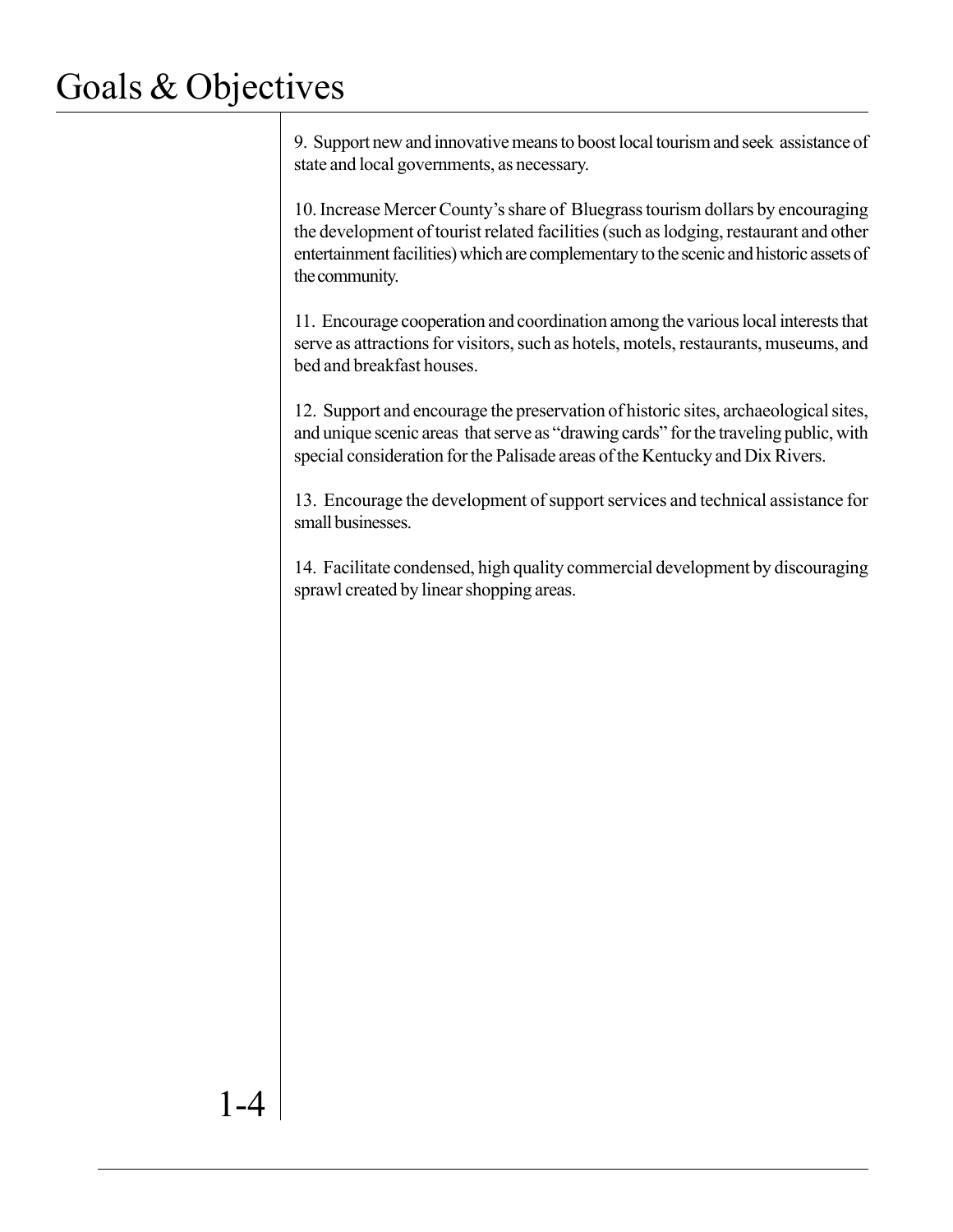### **HISTORIC PRESERVATION**

*GOAL: Recognize and preserve the historic and cultural resources of the City of Harrodsburg and Mercer County.*

#### *OBJECTIVES:*

1. Encourage the identification, maintenance, and protection of all significant historic districts, buildings, structures, fences, and archeological resources through education and, where appropriate, designation of local historic districts and places.

2. Obtain information and surveys from the Kentucky Heritage Council, Harrodsburg Historical Society, and other sources in order to develop and maintain a list of all historic buildings, sites and districts in Harrodsburg and Mercer County.

3. Develop zoning regulations, such as a Historic Overlay District, to protect unique historic buildings, districts, scenic corridors (U.S. 68), and sites from destruction or harm which can result from inappropriate in-fill development, land use changes, or new construction which is not compatible with adjacent uses or complementary to the character of the district.

4. Encourage the retention and productive use of historic buildings and sites by adopting local codes and ordinances which support private ownership and restoration efforts.

5. Encourage cooperation between local interest groups (public and private) which recognize, market, and promote the restoration of historic buildings, sites and districts within Mercer County.

6. Encourage the placement of all utility lines underground or in the rear of the buildings in the Harrodsburg Central Business District and other historic districts.

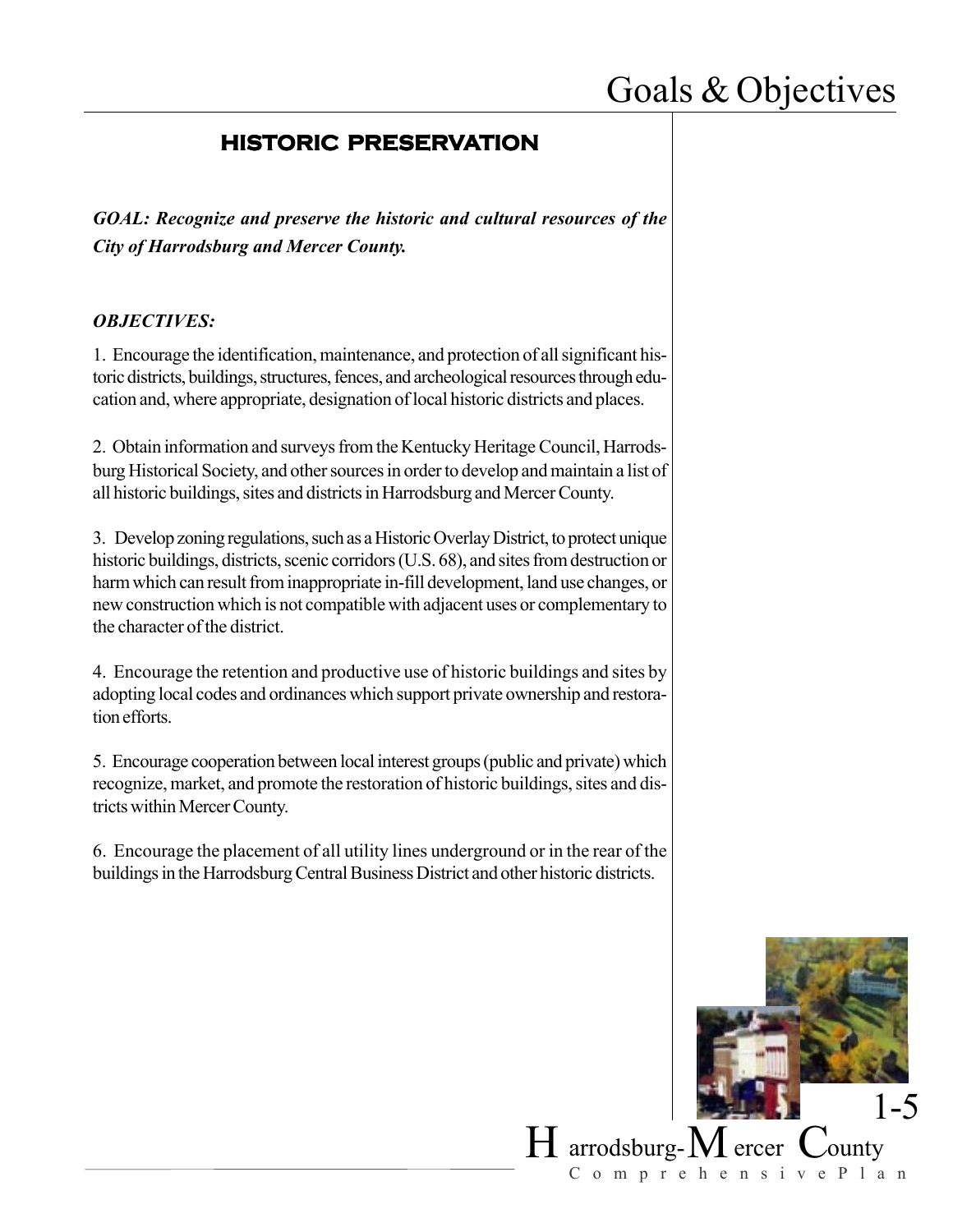### **HOUSING**

*GOAL: Provide a diversity of safe, sanitary, affordable, and livable housing for all citizens in Mercer County.*

#### *OBJECTIVES:*

1. Provide adequate housing opportunities for citizens off all income levels including persons who are single, disabled, and elderly.

2. Encourage the development of high quality upper-scale housing to enhance industrial recruitment efforts.

3. Encourage the maintenance of the community's existing housing stock and neighborhoods by discouraging the encroachment of incompatible land uses within established residential areas, permitting appropriate in-fill development, and enforcing existing regulations related to property maintnenance.

4. Rehabilitate substandard housing through redevelopment projects by utilizing all available private and public funding sources.

5. In order to provide a more livable and pedestrian-friendly community, promote residential development which preserves natural resources and provides amenities such as aesthetically pleasing street lighting, sidewalks, bike paths, greenspaces and recreational facilities such as golf courses, swimming pools, tennis courts and ball fields.

6. Encourage quality and diversity of design by encouraging residential development and construction that is compatible with existing land uses, transportation patterns, and the spatial arrangement of existing housing and neighborhoods.

7. Designate areas for higher density, compact residential development, including townhouses, patio homes, landominiums/condominiums, as well as apartment buildings, in appropriate areas with adequate infrastructure.

8. Encourage efforts to construct and maintain affordable housing for elderly, disabled, and other disadvantaged persons in areas with convenient access to recreation, commercial activity, and other services.

9. Encourage the development of retirement community housing and assisted living facilities with appropriate services for the elderly and disabled.

# 1-6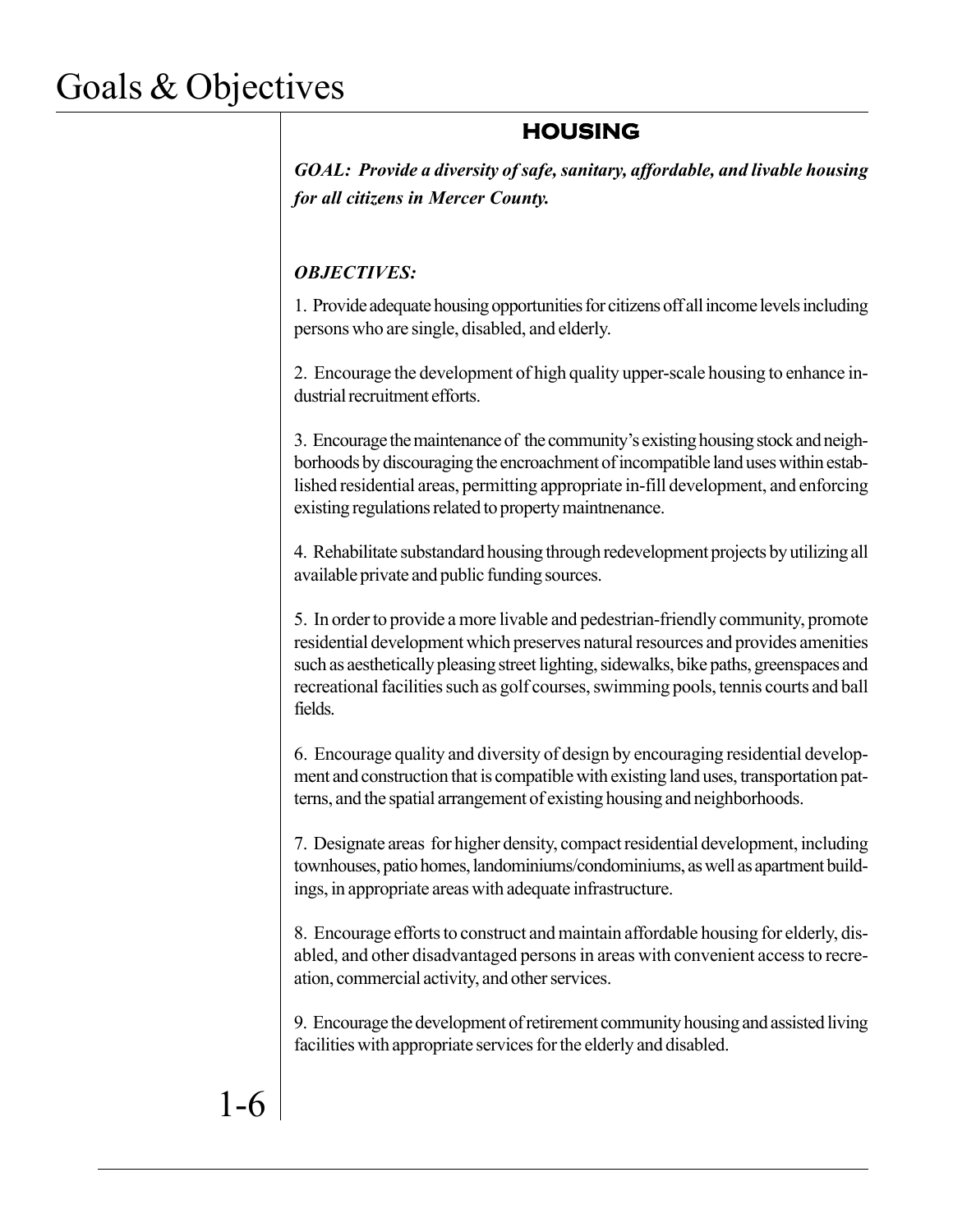10. Develop standards for the appropriate location of various classes of manufactured homes.

11. Discourage residential subdivision development that is scattered outside designated residential zones which cannot be efficiently served by urban services.

12. Encourage contiguous and planned growth; avoid leapfrogging subdivisions.

13. Encourage innovative residential proposals such as cluster or conservation subdivisions in the unincorporated areas in order to preserve Mercer County's scenic and rural character.

14. Recognize and encourage the concept of limited low density residential expansion in existing small communities while preserving the unique, rural character of these areas.

15. Provide for the fair, equal and uniform enforcement of building and zoning codes.

16. Adopt and enforce county policies and applicable regulations to address littered lots, substandard, dilapidated structures, etc. Explore the possibility of adopting a nuisance ordinance and/or property maintenance code.

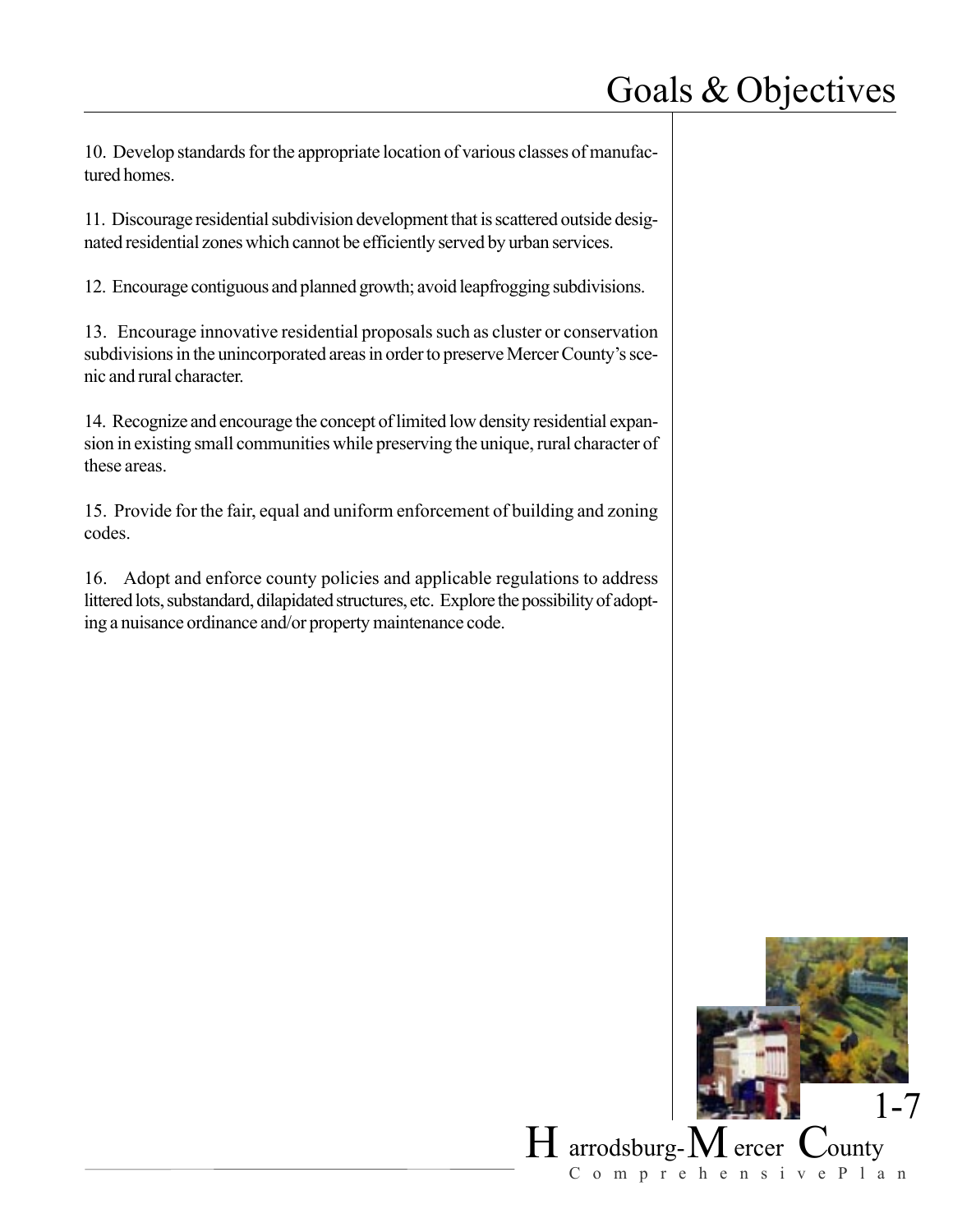### **COMMUNITY FACILITIES AND SERVICES**

*GOAL: Ensure that adequate, affordable community facilities and services are available and provided in an efficient and orderly manner while conserving human and natural resources.*

#### *OBJECTIVES:*

1. Coordinate the rehabilitation, development, and expansion of community facilities with land development activities by requiring, at the time of development, infrastructure sufficient to accommodate projected growth.

2. Coordinate the land development decisions of the Harrodsburg-Mercer County Joint Planning Commission with the service-providing organizations in the County and City in order to ensure the adequate improvement and extension of services to as many areas as feasible and cost effective, while promoting development policies that require development to locate in areas already served. Any development that occurs surrounding the U.S. 127 By-Pass should be connected to city services.

3. Continually monitor the county's growth rate to determine if existing and proposed development will be provided the necessary, desirable, and advantageous community services and facilities in an orderly and efficient manner.

4. Require the dedication of easements and rights-of-way to meet future infrastructure needs when development or redevelopment occurs.

5. Plan for the development (or redevelopment) of existing rural settlements through the provision of approved sanitary sewers and water supply.

6. Encourage the improvement and upgrading of sewer treatment facilities and extension of sewer trunk "lines" in a logical and cost effective manner.

7. Encourage the improvement of the water storage capacity and pressure characteristics of the public water systems.

8. Encourage the City and County to continue to use legislative influence to seek and protect an adequate, high quality future water supply.

9. Develop easily accessible outdoor recreational areas serving the passive and  $1 - 8$  active recreational needs of each community.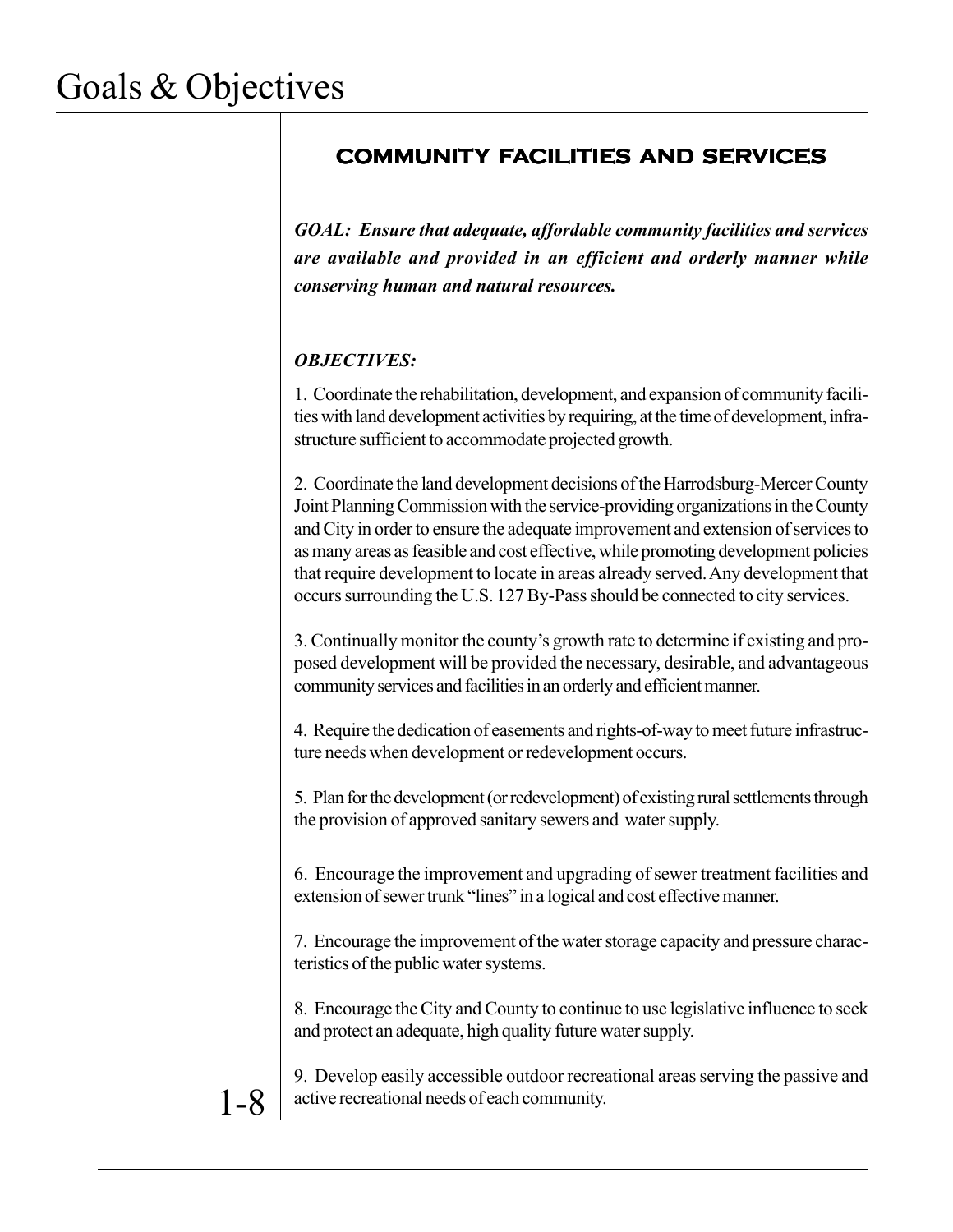10. Encourage the development of indoor recreational facilities to serve residents throughout the year.

11. Provide adequate amounts of permanent open space for recreational purposes in all future residential developments.

12. Develop proactive environmental, health care, police and fire protection services to meet the needs of each community by cooperating with local boards which regulate or make decisions about the expansion and location of these services.

13. Coordinate the addressing of all new development with the 911 numbering system during subdivision review.

14. Encourage greater quality, efficiency and cost effectiveness of the public education system by expanding, replacing and upgrading facilities as necessary.

15. Encourage the provision of continuing adult education classes and additional vocational training for Mercer County residents.

16. Continue to take advantage of federally funded Summer Youth and In-School youth programs.

17. Provide adequate health services to citizens of all ages at easily accessible locations.

18. Encourage and support the development of affordable health facilities, nursing homes, and day care establishments.

19. Encourage communication and coordination between units of local government in order to facilitate informed decision-making on growth and development by periodically conducting outreach and educational programs on the planning and zoning issues facing Mercer County.

20. Expand use of citizen ad hoc committees to advise on public issues.

21. Require that all proposed cellular telecommunications facilities including towers, antennas, and other wireless facilities be developed in a manner which retains the integrity of neighborhoods and the overall character, property values, and aesthetic quality of life of the community at large. Future development policies for the locations of wireless facilities within the county shall:

A. Ensure that wireless facilities are constructed in practical locations and require

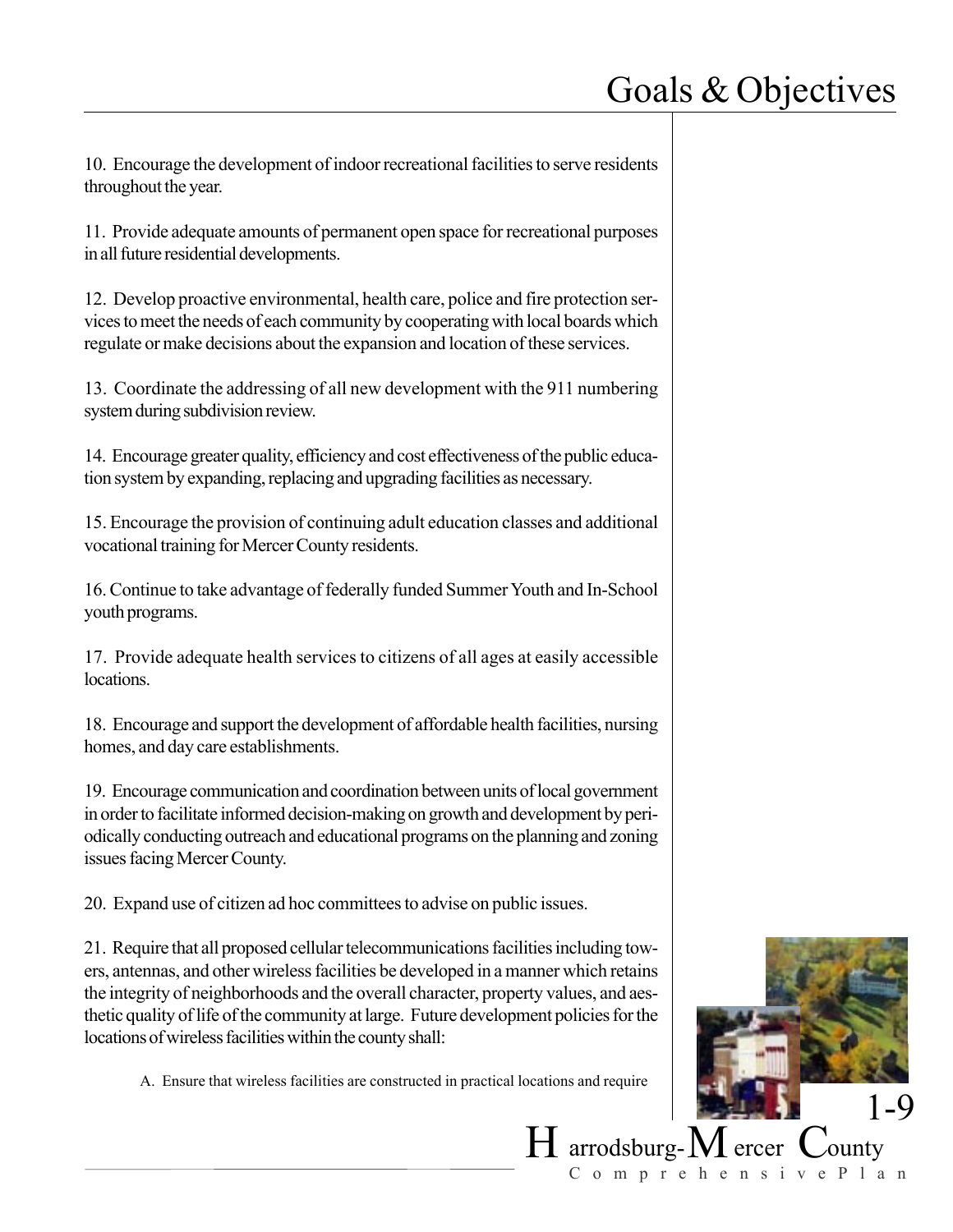facilities to minimize impacts to residential neighborhoods.

B. Minimize the number of wireless facilities by requiring the use of existing structures and co-location when feasible.

C. Ensure that there is a minimal impact upon the visual environment by requiring adequate screening and/or aesthetically pleasing design.

D. Protect the public health, safety, and welfare by requiring that the wireless facilities are adequately secured as well as encouraging the timely maintenance of the structures. In addition, require provisions for the removal of abandoned facilities.

E. Establish an administrative process for the approval/disapproval or wireless facilities in accordance with KRS 100.985 - 100.987.

### **TRANSPORTATION**

*GOAL: Develop and maintain an accessible, safe, and efficient multi-modal transportation system that effectively addresses regional and local development patterns.*

*OBJECTIVES:*

1. Promote better coordination between city, county, and state government in the planning and implementation of transportation improvements.

2. Maintain the level of service of arterial, collector, and local streets by separating through traffic from local business traffic in the business districts and along majoraccess highways, and upgrading existing rights-of-way and roads as development occurs.

3. Actively seek funding from the state, federal government or other entities for bridges, underpasses, signals and other road work to eliminate or mitigate the impacts of the Southern Railway Crossings in Harrodsburg.

4. Ensure the street system properly relates to residential, commercial, industrial and public uses of the land.

5. Improve traffic circulation patterns to provide efficient and effective access to each sector of the City. All future land use and planning decisions shall be directed toward maintaining the level of service of existing roadways and creating a street system which is designed to serve its intended function.

 $1-10$  6. Limit the number of direct access points (curb cuts) along arterial and collector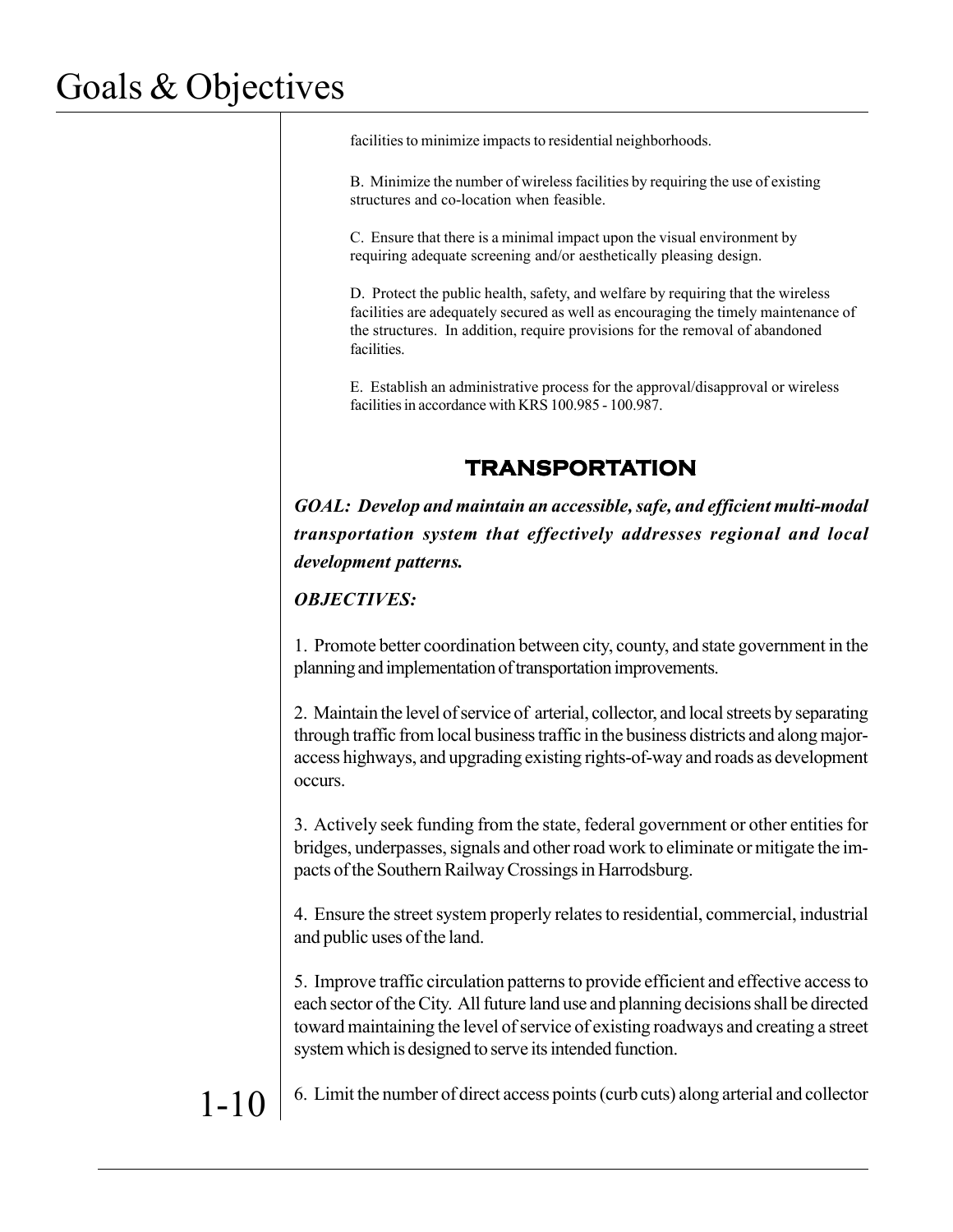streets by encouraging the use of shared parking lots, frontage roads and other access management techniques. The use of access management techniques for any development proposed along the US 127 By-Pass shall be required, where feasible, in order to maintain the level of service of this roadway.

7. Provide a balanced multi-modal transportation system by increasing opportunities for public transportation and encouraging citizens to walk or bicycle whenever possible by providing safe sidewalks, street crossings, bike paths, walking trails, and other alternatives to vehicular transportation.

8. Strengthen the network of pedestrian transportation (i.e. bikeways, sidewalks, walking paths) by developing a recreational plan that requires these type of improvements be made to existing areas and as new development occurs.

9. Actively pursue funding for the development of pedestrian paths and bikeways especially those that connect residential areas with the Anderson/Dean Recreational Park.

10. Study and implement ways to improve traffic flow in the Harrodsburg Central Business District and old U.S. 127.

11. Promote the development of well lit, landscaped off-street parking areas within adequate walking distance of downtown activity centers.

12. Promote circulation systems which will encourage pedestrian movement in the downtown area while minimizing pass-through vehicular traffic.

13. Require all developers to provide adequate off-street parking, rights-of-way, sidewalks, and paved travel surfaces that meet city and county specifications.

14. Highway commercial uses shall be located in close proximity to major thoroughfares for maximum convenience and economy to the travelling public, while minimizing the impact to the community in terms of traffic congestion, local commuting patterns, and adjacent land uses.

15. The interior street system of new residential developments shall ensure continuity with adjacent, built, or planned neighboring areas. Residential developments shall be encouraged to provide interconnections between sections of their developments and with adjacent developments to promote safe and easy transportation access and a sense of neighborhood interaction. Street extensions and the widening of existing roadways shall be developed where needed and feasible. The interior street system shall also coordinate with and continue the evolving multi-modal transportation system (pedestrian walkways, trails, bicycle facilities, etc.).

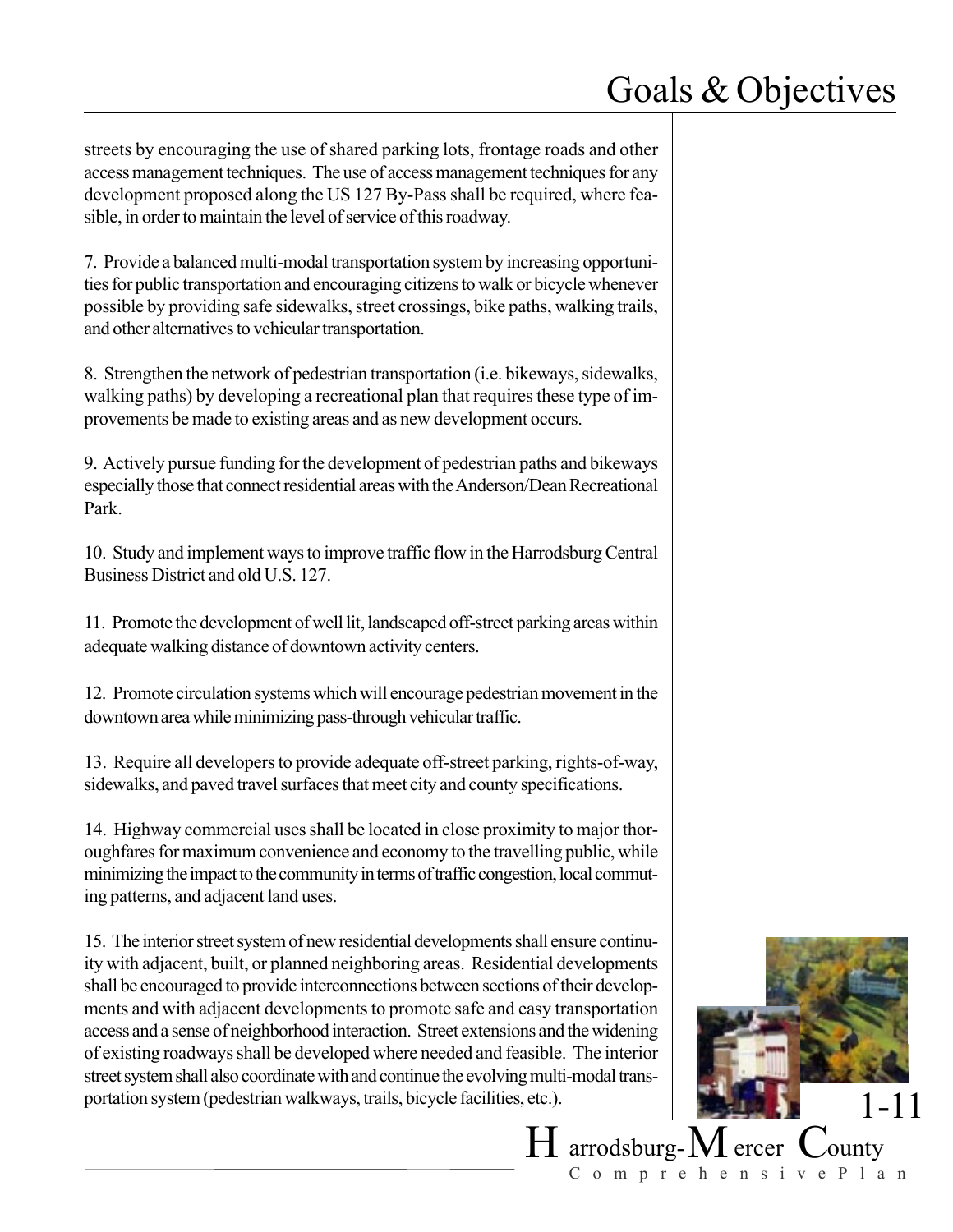### **LAND USE**

*GOAL: Achieve the best possible relationship between the various types of land uses and the major street system to provide for an increasingly safe, healthy and convenient environment in which to live and work for the residents of Harrodsburg and Mercer County.*

#### *OBJECTIVES:*

1. Promote an innovative development pattern that establishes guidelines for planned growth, respects urban service areas, promotes the integration of compatible land uses, and frames development with open space.

2. Balance developmental needs with the preservation and protection of the community's existing character and resources.

3. Properly manage future development by planning for an adequate supply of developable land to accommodate anticipated growth and community needs within areas which are currently served by urban services.

4. Encourage future land development in centralized compact patterns near existing development in order to minimize decentralized sprawled patterns.

5. Reduce the cost and impact of development by encouraging growth in directions which most efficiently use the existing and planned utility systems. Emphasis should be placed upon restoration and redevelopment of existing commercial areas. New commercial, multi-family housing and other high density land uses should be near similar uses and adequately served by urban services.

6. Identify, establish and maintain open spaces and greenway corridors to enhance the natural environment, increase linkages between various recreational opportunities and protect scenic and/or environmentally sensitive areas.

7. Prohibit development in physically restrictive areas and require adequate preventive measures to minimize environmental degradation during construction in all areas.

8. Strive to protect recreation, tourism, unique natural areas, and cultural attractions by controlling any development that might harm the surrounding environment of such attractions.

9. Encourage the preservation of "prime farmlands" and/or agricultural land with high productivity capabilities from encroachment of residential, commercial, industrial and other types of uses in order to protect the county's agricultural economic base and productivity potential. Support the PACE program and individual designation of Agricultural Districts by identifying these areas during the comprehensive planning process and offering incentives for participation.

### 1-12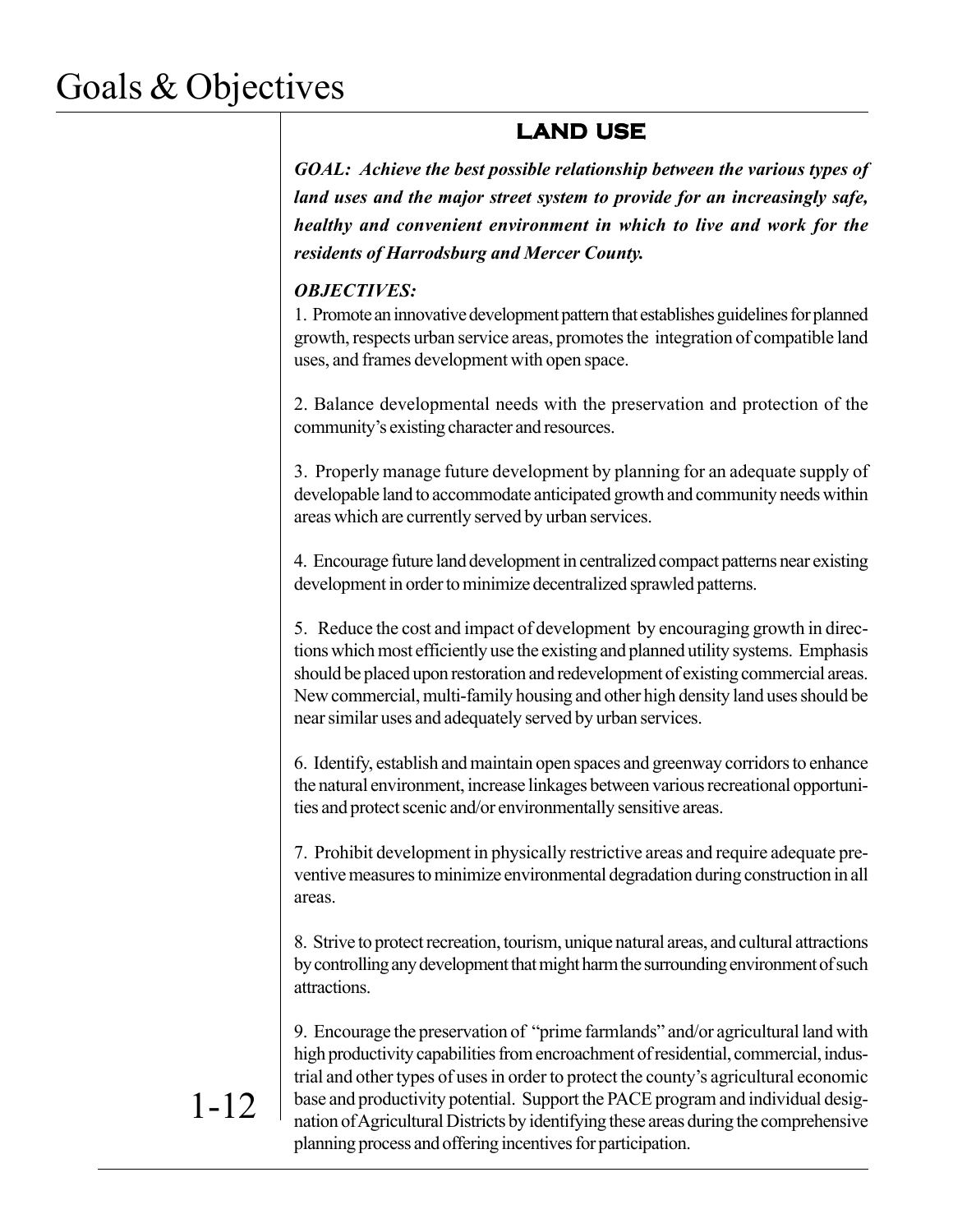10. Preserve and increase the stability of existing rural settlements through proactive planning and land use regulations that promote compatible development or redevelopment in these areas.

11. Develop new guidelines for residential development that stresses flexibility and creativity in neighborhood design, focuses on the development or preservation of neighborhood character, landscaped streets, open spaces, recreational amenities, the human scale and walkability.

12. Require effective site placement, and compatible architectural and landscape design for commercial and industrial uses in order to ensure aesthetically pleasing development which is compatible to the character of Harrodsburg and Mercer County. The use of access management techniques, appropriate signage and landscaping shall be emphasized while nuisances such as smoke, dust, noise, light and odor shall be kept to a minimum.

13. Encourage "in-fill" development and the efficient provision of urban services by promoting restoration and redevelopment of property previously developed.

14. Consider occupancy rates in existing commercial developments when determining the amount of land available for future commercial development.

15. Establish regulations for "big box" retail establishments which ensures that this type of development contributes to Harrodsburg and Mercer County as a unique place by reflecting its physical character and adding to it in appropriate ways. Regulations should include provisions for the architectural character of the building, color and materials of the primary structure, relationship to the surrounding community (including civic amenities), pedestrian flows, vehicular traffic, and parking.

16. Require provisions for the elimination or reuse of abandoned buildings as part of the development review process for industries and big box retailers.

17. Develop land use policies and zoning regulations which promote governmental, commercial, trade, residential, educational, cultural, recreational/entertainment, and professional office development within the Harrodsburg Central Business District in order to encourage use of downtown during both day and evening hours.

18. Support efforts to provide the downtown with a clean uncluttered appearance.

19. Discourage, through zoning, the development of poorly located and shallow commercial strips, particularly with direct access to major streets unless specifically designated in the Land Use Plan.

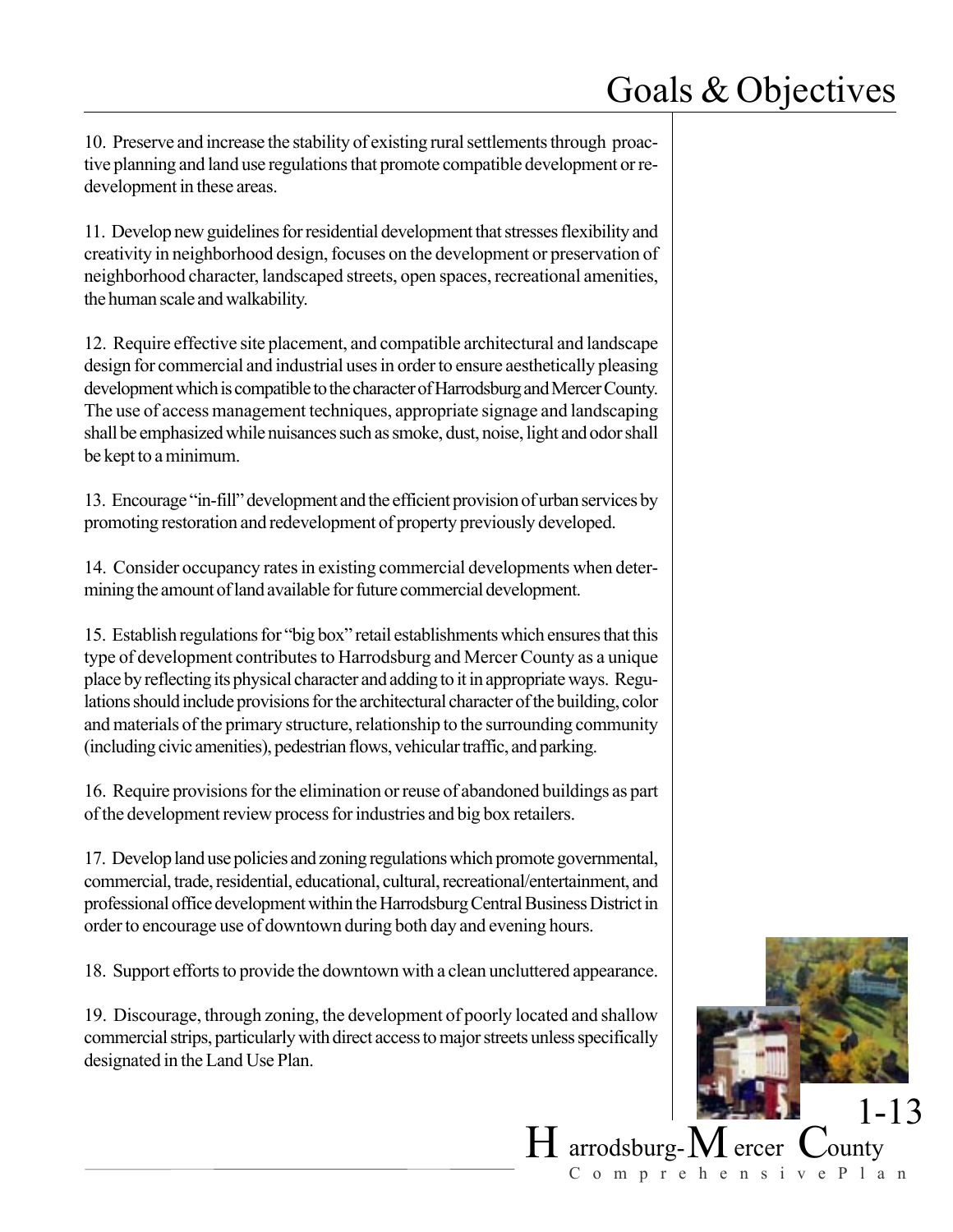20. Restrict outlying commercial facilities to uses specifically oriented to the automobile or uses requiring extremely large amounts of parking. Proper access/utility roads must accompany the development.

 21. Limit the adverse impacts of commercial and industrial development on residential areas by requiring adequate setbacks, landscaped buffers and overall site design which minimizes noise, light or other nuisances especially surrounding the U.S. 127 By-Pass. Specific requirements for the installation of buffers and landscaping for all new developments should be adopted and applied in all areas in the county and city, especially along the U.S. 127 By-Pass corridor.

22. Locate future industrial development where it will be most compatible with surrounding land uses, with the proper environmental controls, in areas served by utilities, police and fire protection, with access to existing and proposed highway and rail transportation. Expansion of existing industries should not be encouraged along the U.S. 127 By-Pass Corridor.

23. Achieve planned and orderly commercial, residential, industrial and agricultural development of property adjacent to US 127 By-Pass.

24. Encourage the City of Harrodsburg to annex properties to the outer by-pass right-of-way and permit only limited residential development on the inside of the bypass where city services can be efficiently extended.

25. Promote and protect the "green space" concept for land adjacent to the US 127 By-Pass by adopting a Greenway Overlay District in the zoning ordinance which requires the use of street trees for developments which intersect the by-pass.

26. Develop a sign ordinance for the county. This ordinance should be specific in terms of sign material and size and require centralized signage along the U.S. 127 By-pass. In addition, the ordinance shall provide for and encourage the development of aesthetically pleasing signage that promotes travel and tourism into areas of downtown Harrodsburg which may be negatively impacted by development along the U.S. 127 By-pass.

27. Achieve high quality development and land use through the fair, equal, and uniform enforcement of zoning and subdivision regulations.

28. Encourage coordination and cooperation between the planning commission and various government entities in order to ensure that land use policies are integrated into local decision making processes and policies.

# 1-14